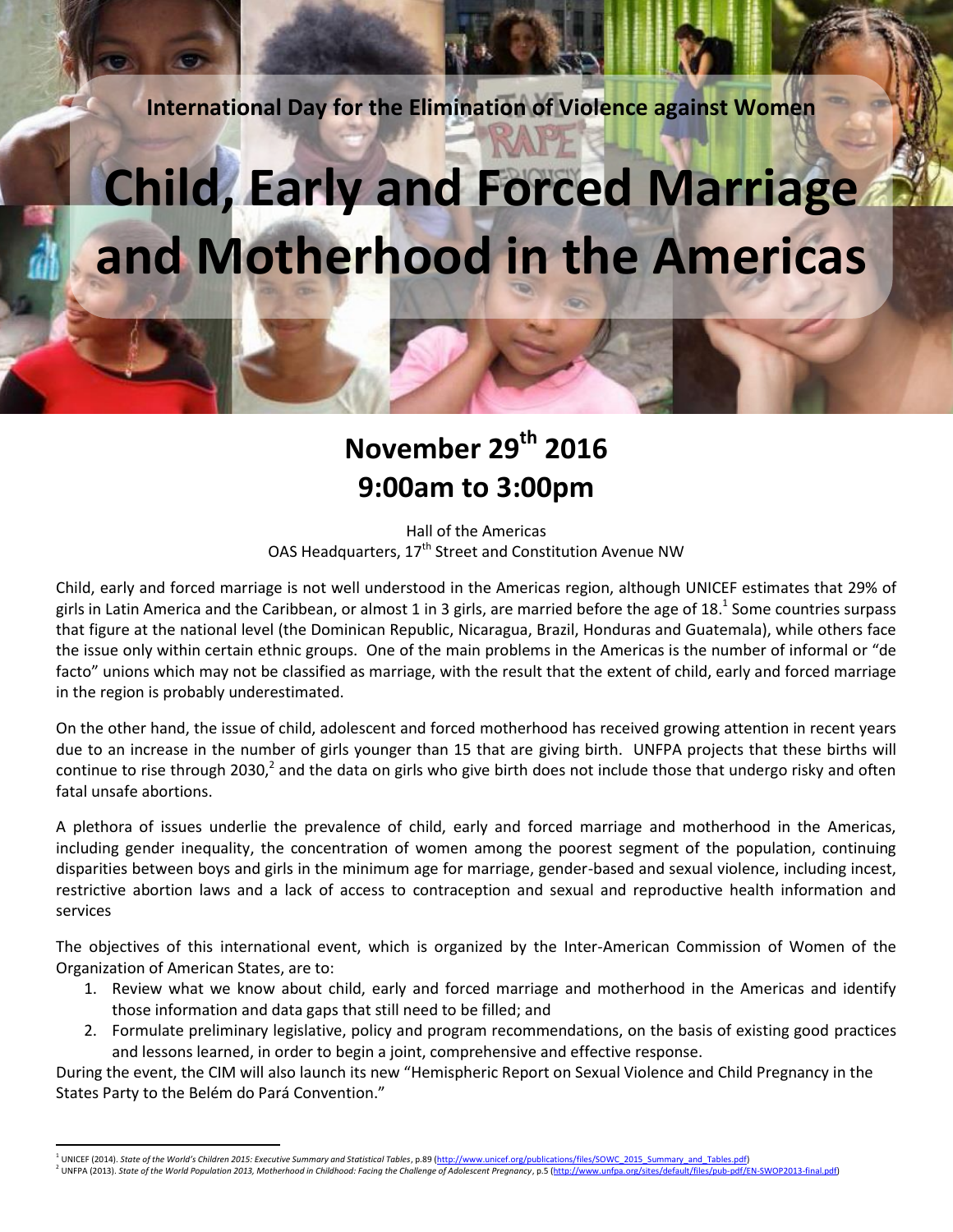#### **Agenda**

#### 9:00 Registration and breakfast

#### 9:30 **Welcome and Introductory Panel**

Nestor Mendez, Assistant Secretary General of the Organization of American States

- Sarah Fountain Smith, Assistant Deputy Minister, Global Affairs Canada
- Susan Markham, Senior Coordinator for Gender Equality and Women's Empowerment, US Agency for International Development
- Heather Hamilton, Deputy Executive Director, Girls not Brides

#### 10:15 **Keynote Address**

Lorena Castillo de Varela, First Lady of Panama

#### 10:30 **Round-table debate "Child, early and forced marriage in the Americas"**

Moderator: Emma Puig de la Bellacasa, Regional Specialist on Gender Equality and Social Inclusion for Latin America and the Caribbean, Regional Office for the Americas, Plan International

- Gabrielle Hosein, Head of Department and Lecturer, Institute for Gender and Development Studies, University of the West Indies
- Daniela Ligiero, CEO, Together for Girls
- Giovanna Lauro, Deputy Director of International Programs, PROMUNDO-US
- Shelly N. Abdool-Zerezeghi, Regional Gender Advisor, UNICEF Latin America and the Caribbean
- Rosalee Gonzales, North America Coordinator, Continental Network of Indigenous Women of the Americas (ECMIA)
- Jeanne Smoot, Senior Counsel for Policy and Strategy, Tahirih Justice Center
- Paula Tavares, Women, Business and the Law, World Bank

#### 11:45 Q&A

#### 12:30 **Lunch and Keynote Panel "Girls Speak Out"**

Catherine Russell, United States Ambassador-at-Large for Global Women's Issues

- Khadija Sinanan, Co-Director, Womantra (Trinidad and Tobago)
- Wendy Faviola Ibarra Pop (Guatemala)
- Liza Villanueva, Girl Scouts' National Young Woman of Distinction 2015 and Founder of iDREAM Express (USA)
- Presentation of testimonies from "Stolen Lives" (Planned Parenthood Federation of America)

#### 1:30 **Round-table debate "Child, early and forced motherhood in the Americas"**

Moderator: Andrew Morrison, Chief, Gender and Diversity Unit, Inter-American Development Bank

- Ximena Casas, Senior Advocacy Program Officer, Latin America Program, Planned Parenthood Federation of America
- Marcela Eternod Aramburú, Executive Secretary, National Institute of Women of Mexico (INMUJERES)
- Luz Patricia Mejía, Technical Secretary of the Follow-up Mechanism to the Belem do Pará Convention (MESECVI/OAS)